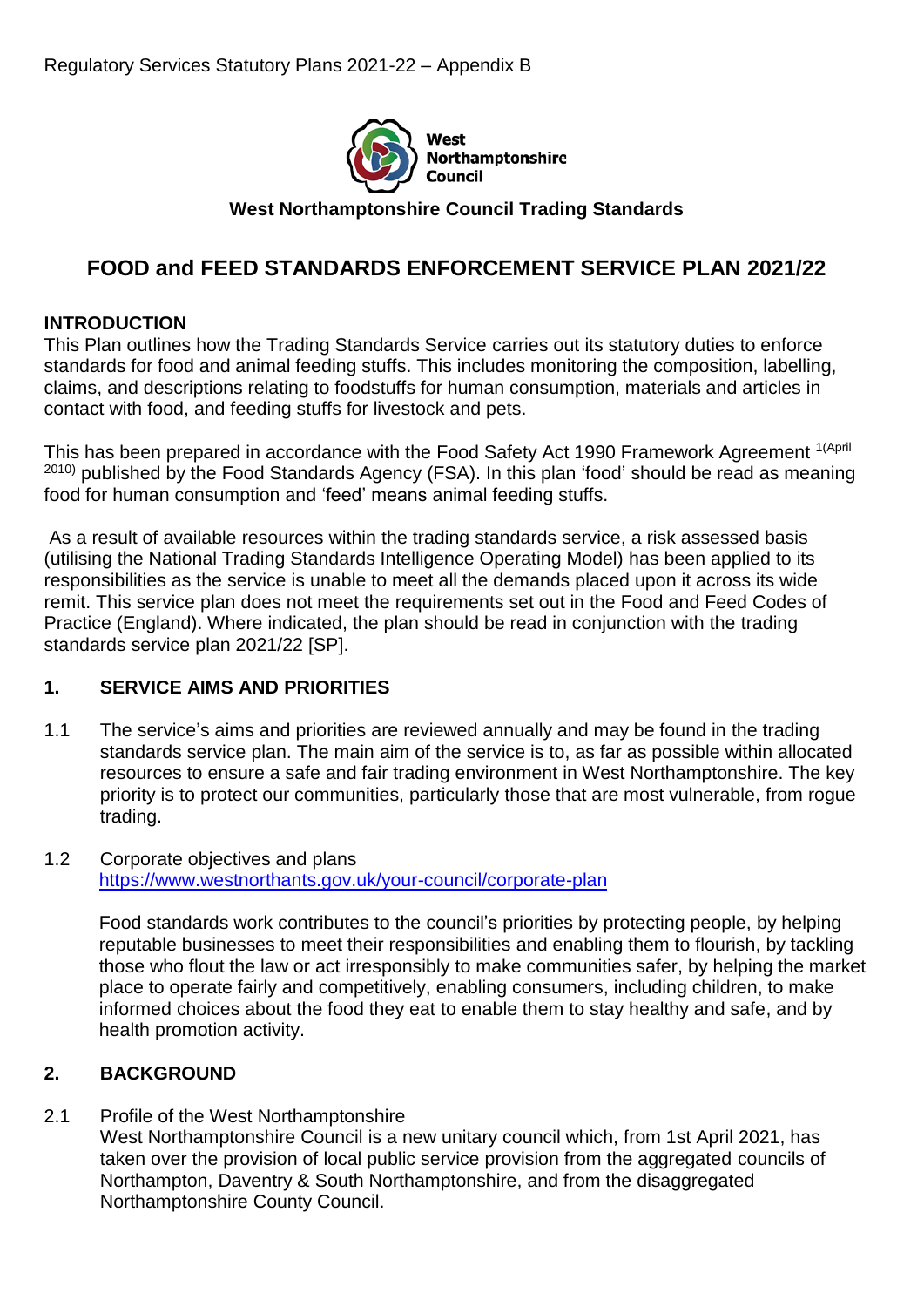The West Northamptonshire Council trading standards service was created from half the disaggregated Northamptonshire County Council trading standards service.

2.2 Organisational Structure

The food and feed enforcement responsibilities are managed within the trading standards service of the council's regulatory services division; see structure chart at Annex 4.

The service now has 13 staff (11.8 full time equivalent). Three enforcement staff (including one contractor) are currently competent and actively involved in food enforcement. One member of staff is competent and actively involved in feed enforcement.

2.3 Scope

Food and feed standards work is only part of the statutory responsibilities enforced by the trading standards service (see list of legislation enforced Annex 3 and the SP). Work is combined with other activities for efficiency and effectiveness.

Statutory public analyst services are provided by Public Analyst Scientific Services Ltd.

2.4 Demands on the food and feed service

The premises risk rating scheme utilised is the revised National Trading Standards Board agreed risk scheme.

The Service maintains a database of all businesses identified as affected by trading standards legislation.

| <b>Food Standards Inspection Premises</b>     | <b>As at April</b><br>2021<br>premises <sup>1</sup> |
|-----------------------------------------------|-----------------------------------------------------|
| High Risk <sup>2</sup>                        | 12                                                  |
| <b>Upper Medium Risk</b>                      | 106                                                 |
| <b>Lower Medium Risk</b>                      | 2972                                                |
| Low. Risk                                     | 334                                                 |
| Total premises subject to Food Standards Risk | 3424                                                |

|                                                    | As at April<br>2021<br>premises <sup>1</sup> |
|----------------------------------------------------|----------------------------------------------|
| <b>Animal Feed Premises</b>                        | 1576                                         |
| Livestock and arable farms and other businesses in |                                              |
| the feed chain                                     |                                              |
| Registered Establishments <sup>3</sup>             | 568                                          |
| Approvals                                          |                                              |
| Livestock farms                                    | 128 <sub>1</sub>                             |

#### **Notes**

- <sup>1</sup> Numbers will vary throughout the year as the system is updated.<br><sup>2</sup> Pick assessment has been based on the version published by Na
- <sup>2</sup> Risk assessment has been based on the version published by National Trading Standards Board 2013.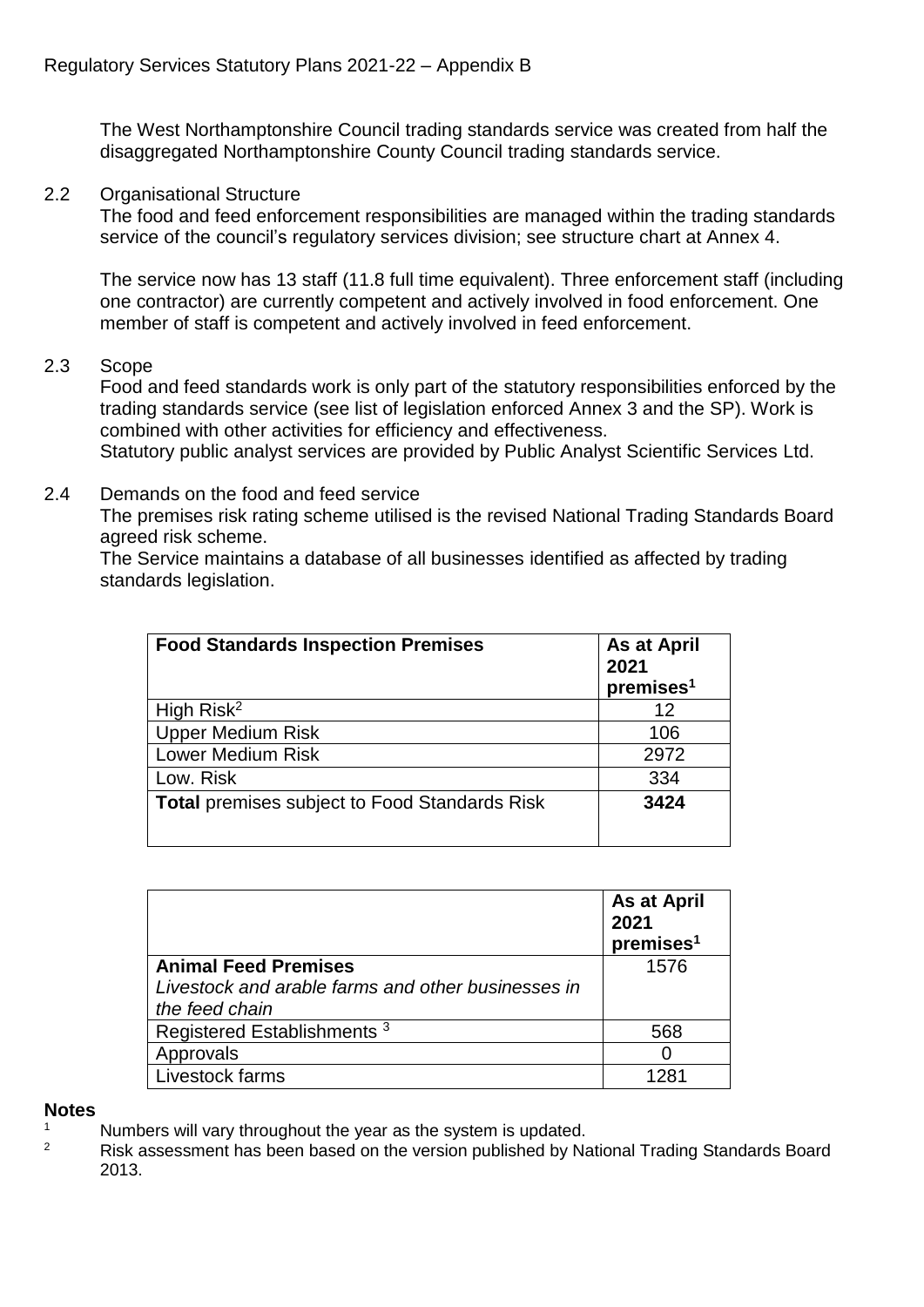$3.$  The numbers include livestock and arable farms, manufacturers, food businesses supplying surplus food for animal feed, and transporters. Farms register with this service if they request, such as when audited by a Food Assurance Scheme, and farms are registered directly by the service where they are identified as unregistered on inspection/complaint/enquiry.

#### 2.5 Regulation Policy

The service's enforcement policy is published on the service website. [https://www.northamptonshire.gov.uk/councilservices/business-and-economy/trading-standards/support-for](https://www.northamptonshire.gov.uk/councilservices/business-and-economy/trading-standards/support-for-business/Documents/Trading%20Standards%20Enforcement%20Policy.pdf)[business/Documents/Trading%20Standards%20Enforcement%20Policy.pdf](https://www.northamptonshire.gov.uk/councilservices/business-and-economy/trading-standards/support-for-business/Documents/Trading%20Standards%20Enforcement%20Policy.pdf)

#### **3. Service delivery**

Interventions at food and feed establishments

| 3.1 The authority's<br>policy on<br>interventions | Interventions are in the main visits to businesses for the purpose of<br>inspection and/or sampling of the business to check compliance<br>(frequently encompassing other trading standards legislation that applies<br>including fair trading, age restricted sales, metrology). Recognising the<br>continuity of the food chain it is necessary to consider aspects of animal<br>health and welfare, primary production of food, animal feed, surplus food<br>and animal by-products and food standards that apply to a food or feed<br>business. We work with businesses, offering business advice and<br>primary authority partnerships to assist businesses to improve or<br>maintain their compliance. Intelligence, including complaints, is<br>prioritised for an appropriate response including retaining as intelligence.<br>Businesses are risk assessed according to the method incorporated into<br>the dedicated database, Civica's Authority. This is currently modelled on<br>a risk assessment process designed by the National Trading Standards<br>Board. Premises may have their risk rating raised or lowered according<br>to the assessment of confidence in the business management, which is<br>assessed following inspection or contravention.<br>This year's plan is outlined in Annex 1.<br>Food and animal feed standards enforcement is an integral part of the<br>service and therefore it is not possible to accurately detail financial<br>expenditure for it. |
|---------------------------------------------------|------------------------------------------------------------------------------------------------------------------------------------------------------------------------------------------------------------------------------------------------------------------------------------------------------------------------------------------------------------------------------------------------------------------------------------------------------------------------------------------------------------------------------------------------------------------------------------------------------------------------------------------------------------------------------------------------------------------------------------------------------------------------------------------------------------------------------------------------------------------------------------------------------------------------------------------------------------------------------------------------------------------------------------------------------------------------------------------------------------------------------------------------------------------------------------------------------------------------------------------------------------------------------------------------------------------------------------------------------------------------------------------------------------------------------------------------------------------------------------------------|
| 3.2 Food and feed<br>complaints and<br>enquiries  | The Citizens Advice Consumer Service is the initial point of contact for<br>most consumer complaints and enquiries on trading standards matters.<br>Appropriate complaints are referred to the service where they are<br>prioritised and may be investigated. We are therefore critically reliant on<br>the availability of that service, and their competence, to identify the<br>nature of the complaint so that it may be correctly prioritised according to<br>our complaint grading policy. The complaint grading policy has been<br>revised to reflect the reduced resources available and will focus on those<br>matters causing most risk and harm.<br>Therefore, food and feed issues affecting the safety of consumers are<br>prioritised over other food and feed complaints.<br>Complaints about food will be dealt with in accordance with the Trading<br><b>Standards Service Enforcement Policy.</b>                                                                                                                                                                                                                                                                                                                                                                                                                                                                                                                                                                            |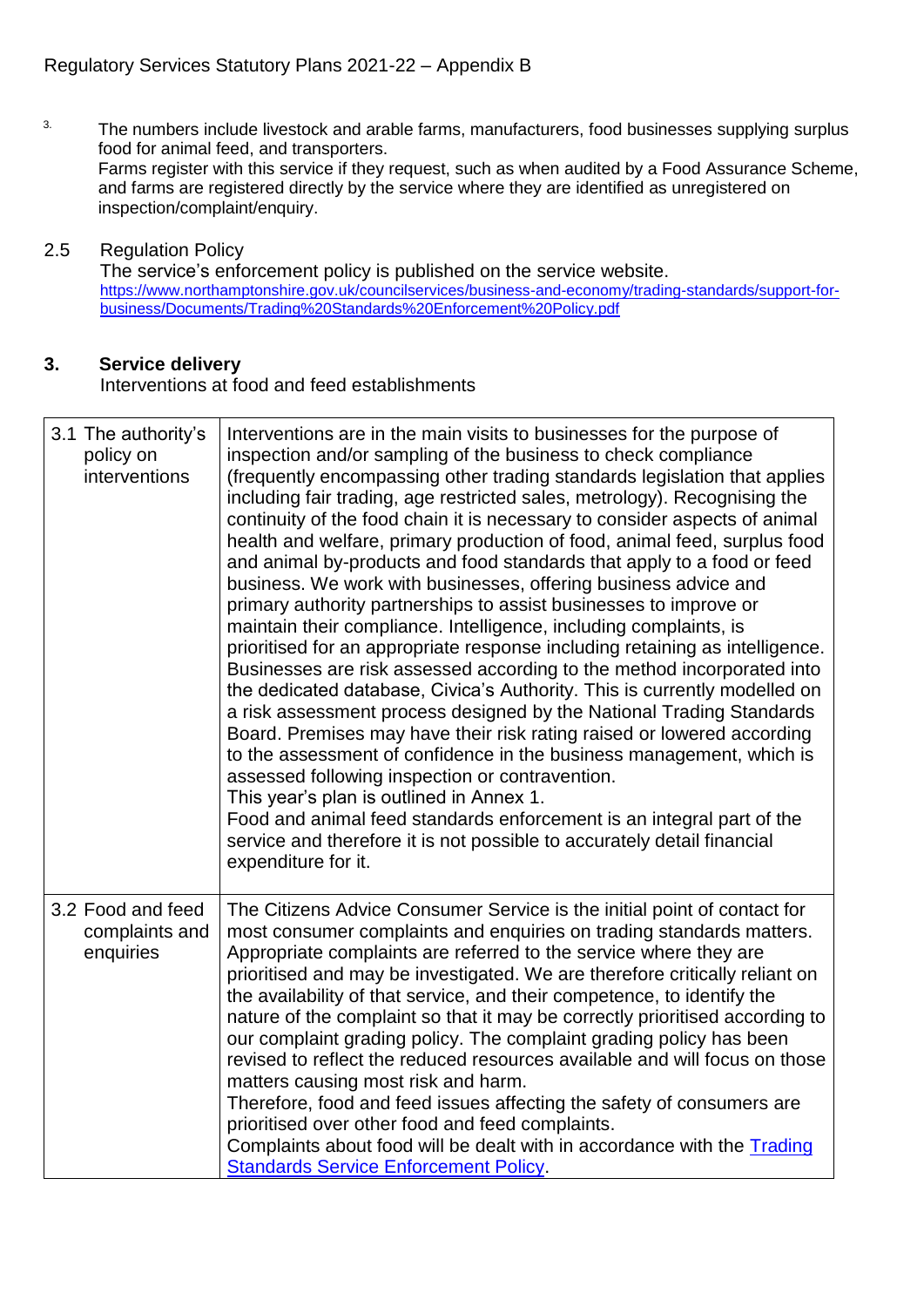|                                                                              | The Food Safety Act 1990 Code of Practice directs which complaints are<br>more appropriately dealt with by food safety officers in the environmental<br>health service of West Northamptonshire Council regulatory services.<br>There is a local memorandum of understanding with the environmental<br>health services of West and North Northamptonshire regulatory services<br>to ensure consumer complaints are dealt with appropriately and<br>efficiently.                                                                                                                                                                                                                                                                                                                                                                                                                                                                                                                                                                                                                                                                                                                                                                                                                                                                                                |
|------------------------------------------------------------------------------|----------------------------------------------------------------------------------------------------------------------------------------------------------------------------------------------------------------------------------------------------------------------------------------------------------------------------------------------------------------------------------------------------------------------------------------------------------------------------------------------------------------------------------------------------------------------------------------------------------------------------------------------------------------------------------------------------------------------------------------------------------------------------------------------------------------------------------------------------------------------------------------------------------------------------------------------------------------------------------------------------------------------------------------------------------------------------------------------------------------------------------------------------------------------------------------------------------------------------------------------------------------------------------------------------------------------------------------------------------------|
| 3.3 Home Authority<br>Principle and<br>Primary<br>Authority<br><b>Scheme</b> | <b>Primary Authority Scheme</b><br>It is Service policy to comply with the requirements of the Primary<br>Authority scheme where we are the enforcing authority.<br>We have delegated authority to enter into Primary Authority partnerships<br>under the Regulatory Enforcement and Sanctions Act 2008. The service<br>offers primary authority agreements to eligible businesses, and charges<br>for business advice that extends beyond basic signposting and<br>identification of legal duties. Basic advice is provided to start up and<br>small businesses without charge. The demand is likely to be around 200<br>enquiries for business advice across the service. The applicable fees are<br>published on our website.<br>http://www.northamptonshire.gov.uk/tradingstandards<br>The Service does not act as home authority for those businesses who do<br>not wish to enter into a Primary Authority Partnership, however the<br>service will provide advice and guidance on a cost-recovery basis. Any<br>referring authorities with issues concerning non-primary authority<br>businesses are asked to contact the business directly, conclude their<br>own investigations and notify the outcome to this service for intelligence<br>purposes. The intelligence may be used on inspection or other regulatory<br>intervention with the business. |
| 3.4 Advice to<br><b>Business</b>                                             | The service provides advice to business through inspections, visits,<br>telephone enquiries, occasional mailshots, press releases, the website,<br>and occasional talks.<br>Contact is maintained with the business community by liaising with<br>business organisations.<br>Where appropriate businesses, especially start-up businesses are<br>directed for self-help advice via the <b>Business Companion website</b> , pages<br>on www.gov.uk and the <b>FSA website</b> . More complex issues are dealt with<br>by officers under the business advice policy.<br>The service has contacts with the trade support network 'Made in<br>Northamptonshire' and SEMLEP Growth Hub. It is recognised that some<br>changes in legislation are appropriate for a business seminar approach.                                                                                                                                                                                                                                                                                                                                                                                                                                                                                                                                                                       |
| 3.5 Food and Feed<br>Sampling                                                | A survey programme is being prepared for 2021-22 for food and feed.<br>There is a budget of £12,000 for all sampling and analysis across WNC<br>trading standards. This budget will be prioritised on a risk assessed basis<br>across all the service's responsibilities. Samples are submitted to the<br>appointed Public and Agricultural Analyst laboratories and occasionally to<br>other test houses where necessary.                                                                                                                                                                                                                                                                                                                                                                                                                                                                                                                                                                                                                                                                                                                                                                                                                                                                                                                                     |
| 3.6 Food and Feed<br>investigations                                          | Contraventions of food standards legislation are assessed using the<br>National Trading Standards Intelligence Operating Model tasking process                                                                                                                                                                                                                                                                                                                                                                                                                                                                                                                                                                                                                                                                                                                                                                                                                                                                                                                                                                                                                                                                                                                                                                                                                 |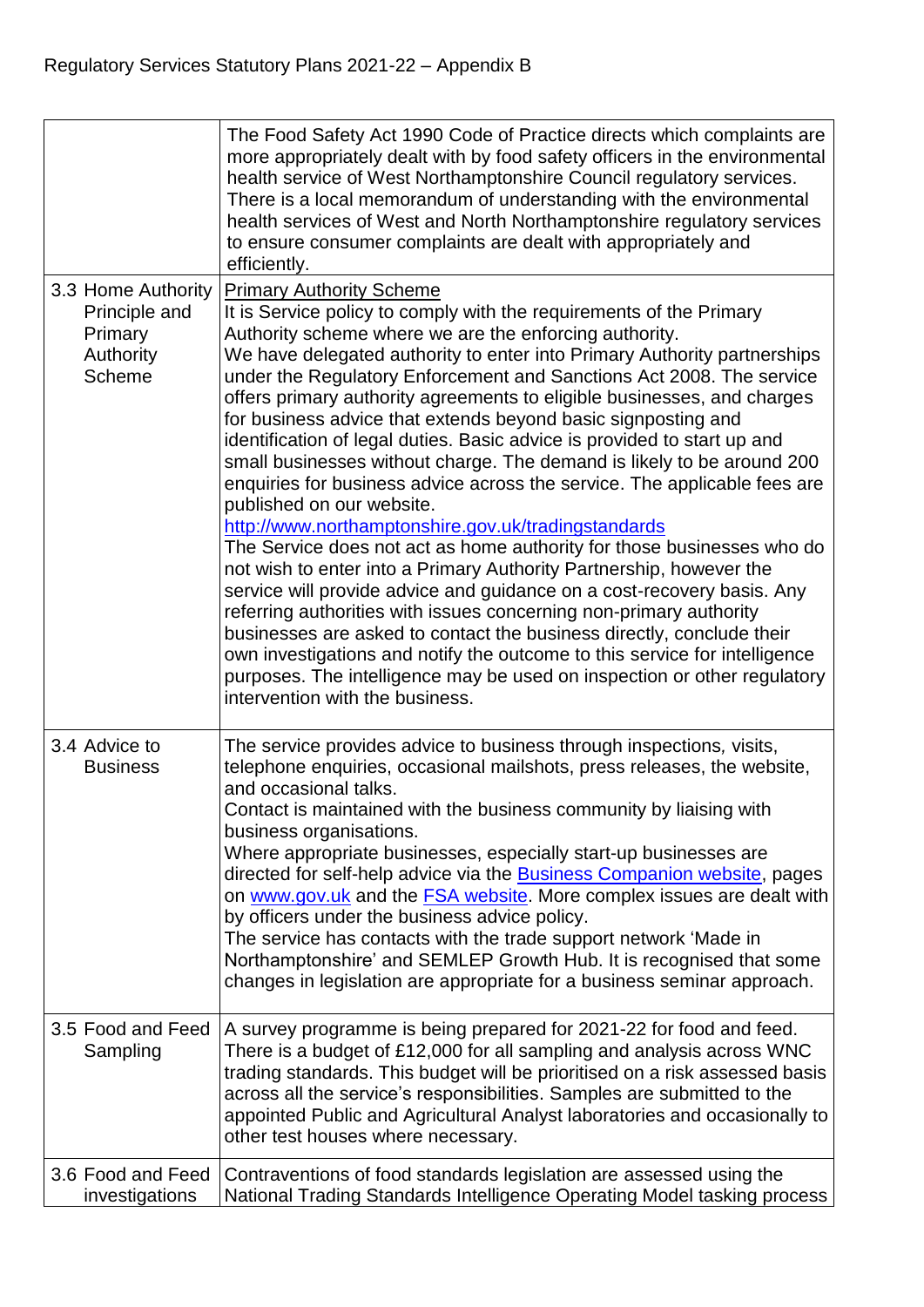|                                                                                                                                    | that considers appropriateness of enforcement action in accordance with<br>relevant policies. Resource commitments for food standards<br>investigations vary according to the nature and complexity of<br>infringements detected.                                                                                                                                                                                                                                                                                                                                                                                                                                                                                                                                                                                                                                                                                                                                                                                                                                               |
|------------------------------------------------------------------------------------------------------------------------------------|---------------------------------------------------------------------------------------------------------------------------------------------------------------------------------------------------------------------------------------------------------------------------------------------------------------------------------------------------------------------------------------------------------------------------------------------------------------------------------------------------------------------------------------------------------------------------------------------------------------------------------------------------------------------------------------------------------------------------------------------------------------------------------------------------------------------------------------------------------------------------------------------------------------------------------------------------------------------------------------------------------------------------------------------------------------------------------|
| 3.7 Food and Feed<br>Safety<br>Incidents                                                                                           | Food alerts are received through the FSA Smarter Communications<br>interface, which is accessible to all registered food officers, and email<br>contacts from the Food Standards Agency. These are monitored by<br>relevant staff. Relevant alerts requiring action are responded to. The<br>authority liaises with other local authorities, trading standards and<br>environmental health to co-ordinate responses to alerts that relate to food<br>standards, including publicity and communication with traders, as<br>required and as practicable.                                                                                                                                                                                                                                                                                                                                                                                                                                                                                                                          |
| 3.8 Liaison with<br>Other<br>Organisations                                                                                         | The Service is a member of Trading Standards East Midlands (TSEM)<br>which coordinates work on food standards, feed and agriculture<br>enforcement across the region where it is appropriate to do so. The<br>service also has access to a national 'Knowledge Hub' website for<br>specialist officers related to food labelling and feed matters. Regular<br>contacts are maintained with the North & West Northamptonshire food<br>liaison group, where the seven ex-district council EHOs co-ordinate<br>enforcement of food hygiene and food standards. The trading standards<br>manager attends the WNC regulatory services mangers group.<br>Where appropriate, liaison takes place with DEFRA, the FSA, DoH, and<br>the Animal and Plant Health Agency regarding enforcement of animal<br>health and welfare controls and other relevant bodies as appropriate.                                                                                                                                                                                                          |
| 3.9 Food and Feed<br>Safety and<br><b>Standards</b><br>promotional<br>work, and other<br>non-official<br>controls<br>interventions | The service maintains website links to sources of advice and has<br>previously produced additional guidance, when appropriate, for<br>businesses and consumers as can be found on our website:<br>www.northamptonshire.gov.uk/TSBusiness-support<br>The primary source of business guidance is supplied by CTSI through<br>the Business Companion website https://www.businesscompanion.info/<br>Businesses are directed to Business Companion as well as government<br>websites such as the <b>Food Standards Agency</b> and www.gov.uk to<br>provide consistent guidance.<br>Media releases will be used to promote food standards issues where<br>appropriate. It is service policy to inform the local media of all legal<br>proceedings taken by the service to assist in education of businesses<br>and consumers and to act as a deterrent to those who may act<br>irresponsibly or flout the law.<br>Where appropriate we will seek to liaise with colleagues within West<br>Northamptonshire Council in relation to public health issues relating to<br>food and feed. |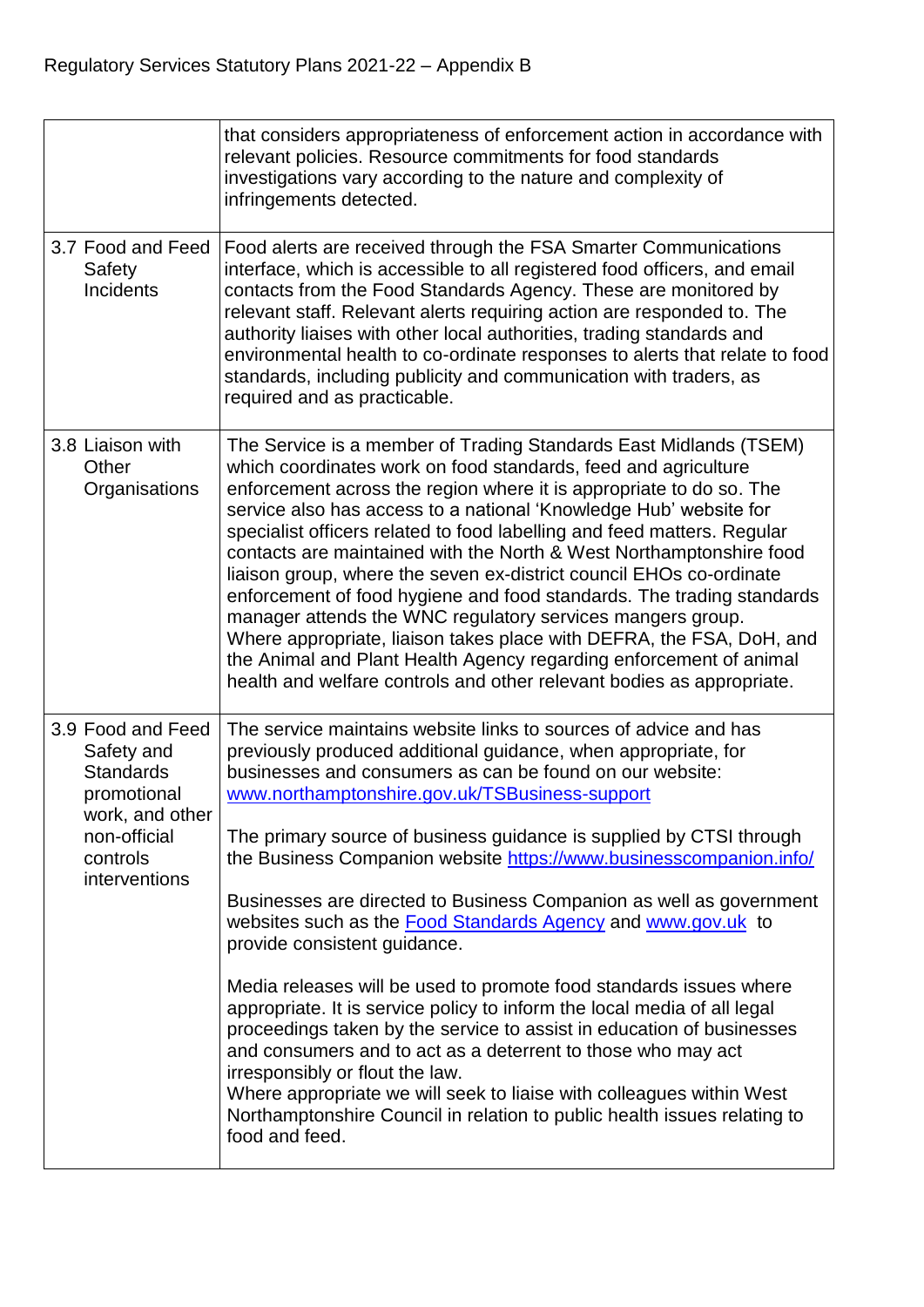# **4. Resources**

| 4.1 Financial<br>Allocation   | Overall resources allocated to the trading standards service are detailed<br>in the service plan. Food and animal feed standards enforcement is an<br>integral part of the service and therefore it is not possible to accurately<br>detail financial expenditure for it. It is estimated that approximately 20%<br>of operational activities will be dedicated to food standards work<br>although this may continue to be affected by business closures due to<br>Covid-19.                                                                                                                                                                                                                                                                                                                                               |
|-------------------------------|----------------------------------------------------------------------------------------------------------------------------------------------------------------------------------------------------------------------------------------------------------------------------------------------------------------------------------------------------------------------------------------------------------------------------------------------------------------------------------------------------------------------------------------------------------------------------------------------------------------------------------------------------------------------------------------------------------------------------------------------------------------------------------------------------------------------------|
| 4.2 Staffing<br>Allocation    | One permanent enforcement staff member is currently actively involved<br>in food and feed enforcement although she is not purely dedicated to<br>food standards enforcement. This officer holds appropriate<br>qualifications and experience, meeting the requirements of Food Safety<br>Act 1990 Code of Practice for food standards and feed enforcement. In<br>addition, a short/medium-term external contracted officer has been<br>employed. From time to time, other qualified officers from within the<br>Service and North Northamptonshire (mutual aid) also contribute to<br>enforcement activities. All enforcement officers within the service are<br>required to undertake a range of trading standards obligations some<br>proportion of which could include food and/or agriculture if suitably<br>trained. |
|                               | One new enforcement officer is currently undertaking the CTSI CPCF<br>and will be undertaking either the food or feed module from September<br>2021. Longer term, there is also 1 RCO apprentice who will go on to<br>complete the CPCF too, again completing either the food or feed<br>element. There are also 2 vacant posts, an AO and an RCO Apprentice<br>which we will recruit to as soon as permitted.                                                                                                                                                                                                                                                                                                                                                                                                             |
|                               | Any business, regardless of business sector, that shows an intentional,<br>reckless, or repeated disregard for the principles of fair or safe trading<br>will be tackled as a matter of priority, where resources allow.<br>The revised FSA Code relating to inspection and business risking will be<br>taken into account when planning activities within the resources<br>available.                                                                                                                                                                                                                                                                                                                                                                                                                                     |
| 4.3 Staff<br>Development Plan | All officers have an annual appraisal with their line manager that<br>identifies their training and development needs. "Refresher" training will<br>be provided for any staff returning to food standards enforcement work.<br>Training will also be given to take account of any new legislation. The<br>Food and Feed Codes of Practice specify revised continuing<br>professional development and training: at least 10 hours relevant to food<br>standards and safety and 10 hours' professional practice; and 10 hours<br>relevant to feed standards and safety during 2021/22.                                                                                                                                                                                                                                       |

# **5. Quality Assessment**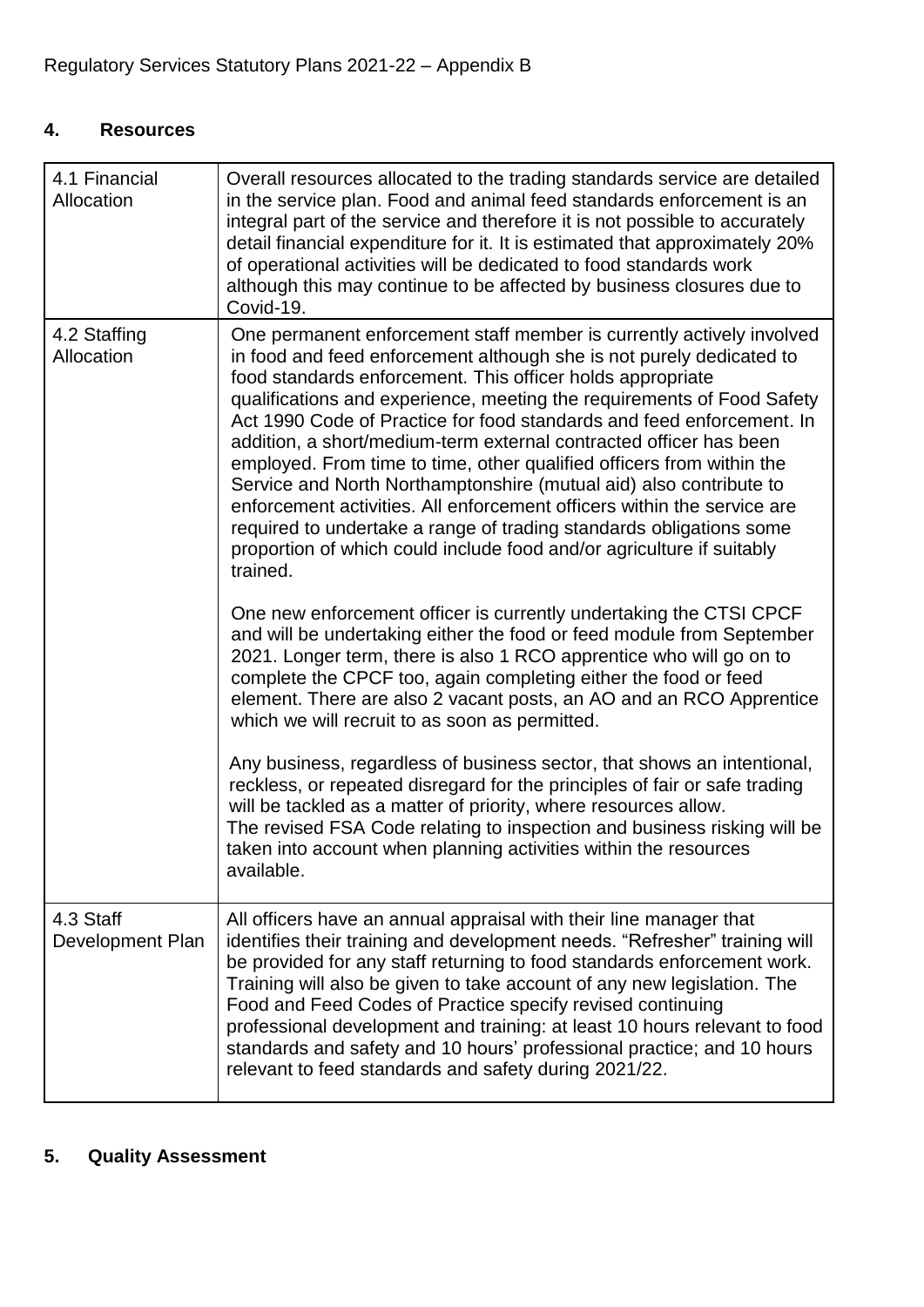| 5.1 Quality         | Procedures relating to all operational activities, including food and |
|---------------------|-----------------------------------------------------------------------|
| assessment and      | feed enforcement will be reviewed as appropriate during 2021/22 as    |
| internal monitoring | part of the ongoing transformation of local government services in    |
|                     | West Northamptonshire.                                                |

# **6. Review**

| 6.1 Review against<br>the Service Plan                          | A review of food standards enforcement for 2020/21<br>[Northamptonshire County Council] is attached as Annex 2.                                                                                                                                                         |
|-----------------------------------------------------------------|-------------------------------------------------------------------------------------------------------------------------------------------------------------------------------------------------------------------------------------------------------------------------|
| 6.2 Identification of<br>any Variation from<br>the Service Plan | There have been variations from the 2020/21 plan primarily as a result<br>of the Covid-19 Pandemic. Variation has been in line with the<br>prevailing version of National guidance 'COVID-19 Local Authority<br>Enforcement Q&A' issued by the FSA throughout the year. |
| 6.3 Areas of<br>Improvement                                     | The newly created council is embarking on a challenge to transform<br>services in the medium/long term. There are strict financial limitations<br>in which it can work.                                                                                                 |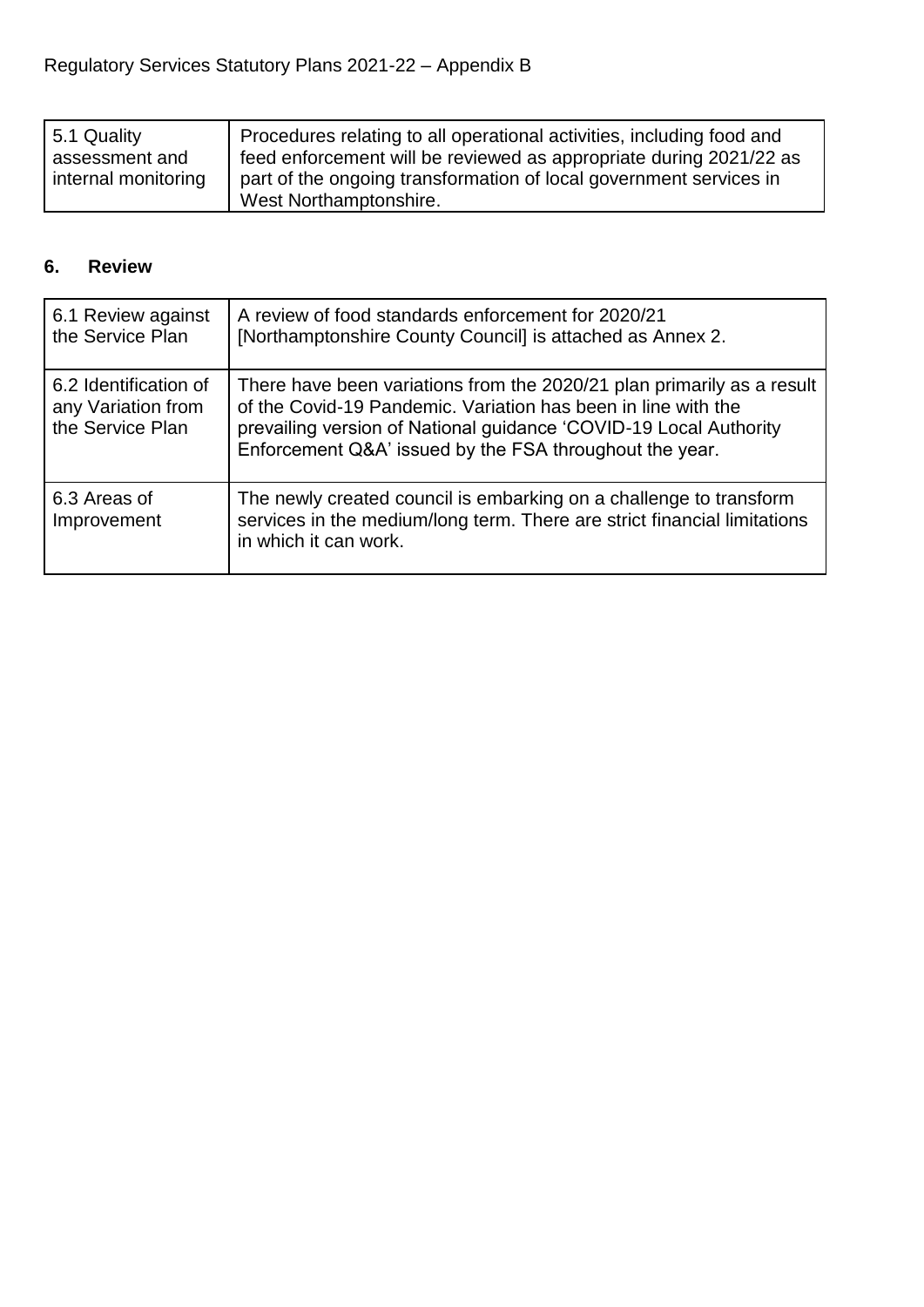#### **Annex 1**

#### **FOOD AND FEED STANDARDS INTERVENTION PROGRAMME 2021/22**

All High Risk businesses will receive an intervention visit or where appropriate some other kind of contact.

We will carry out a limited programme of food standards inspections and conduct limited sampling surveys taking into account resource availability, and service priorities. Complaints and referrals from the public and other authorities and intelligence received from the Food Standards Agency and other sources assist in identifying areas of work as well as the previous history of compliance.

Limited surveys of particular food business sectors will be conducted to assess compliance with the results being considered as to appropriate further action.

There will be additional consequences not only for the service locally and nationally but the county and country as a whole from the effects of lockdown resulting from a global pandemic of Covid-19. The magnitude of the easing of controls will continue to be felt. This includes an impact on all planned and unplanned interventions as well as an impact on ongoing and future investigations and prosecutions due to the closure of the courts.

| <b>Business sectors</b><br>Food                                                                                                                                                                          | <b>Activity</b>                                                                                                                                           | <b>Target Numbers of</b><br><b>Premises 2021/22</b>                                                                                                                   |
|----------------------------------------------------------------------------------------------------------------------------------------------------------------------------------------------------------|-----------------------------------------------------------------------------------------------------------------------------------------------------------|-----------------------------------------------------------------------------------------------------------------------------------------------------------------------|
| Food Standards (FS) Planned visits -<br>Total                                                                                                                                                            |                                                                                                                                                           |                                                                                                                                                                       |
| FS Planned - High Risk                                                                                                                                                                                   | Annual intervention due                                                                                                                                   | 100%                                                                                                                                                                  |
| FS Planned - Upper Medium Risk<br>Targeted activities across business<br>sectors.<br>Retail – including National chains (having<br>regard to Primary Authority) and other<br><b>UM risked businesses</b> | Biennial intervention due<br>Intervention by survey<br>inspection or sampling<br>(visits; mailshot to<br>others) across business<br>types                 | As appropriate in line with<br>FSA Covid-19 recovery<br>period<br>Work will be tasked based<br>on risk assessment and<br>available resources at the<br>relevant time. |
| FS Planned - Lower Medium and Low<br><b>Risk</b>                                                                                                                                                         | Intervention by survey,<br>sampling particularly<br>regarding allergen<br>information intelligence<br>from complaints. Use of<br>mailshot if appropriate. | Work will be tasked based<br>on risk assessment and<br>available resources at the<br>relevant time.                                                                   |
| <b>FS Revisits</b>                                                                                                                                                                                       | As appropriate                                                                                                                                            |                                                                                                                                                                       |
| FS responsive – inspections and other<br>interventions to assess Food Standards<br>compliance                                                                                                            | Conducted following<br>complaint, intelligence,<br>visits prompted by other<br>regulatory activities etc.                                                 | Work will be tasked based<br>on risk assessment and<br>available resources at the<br>relevant time.                                                                   |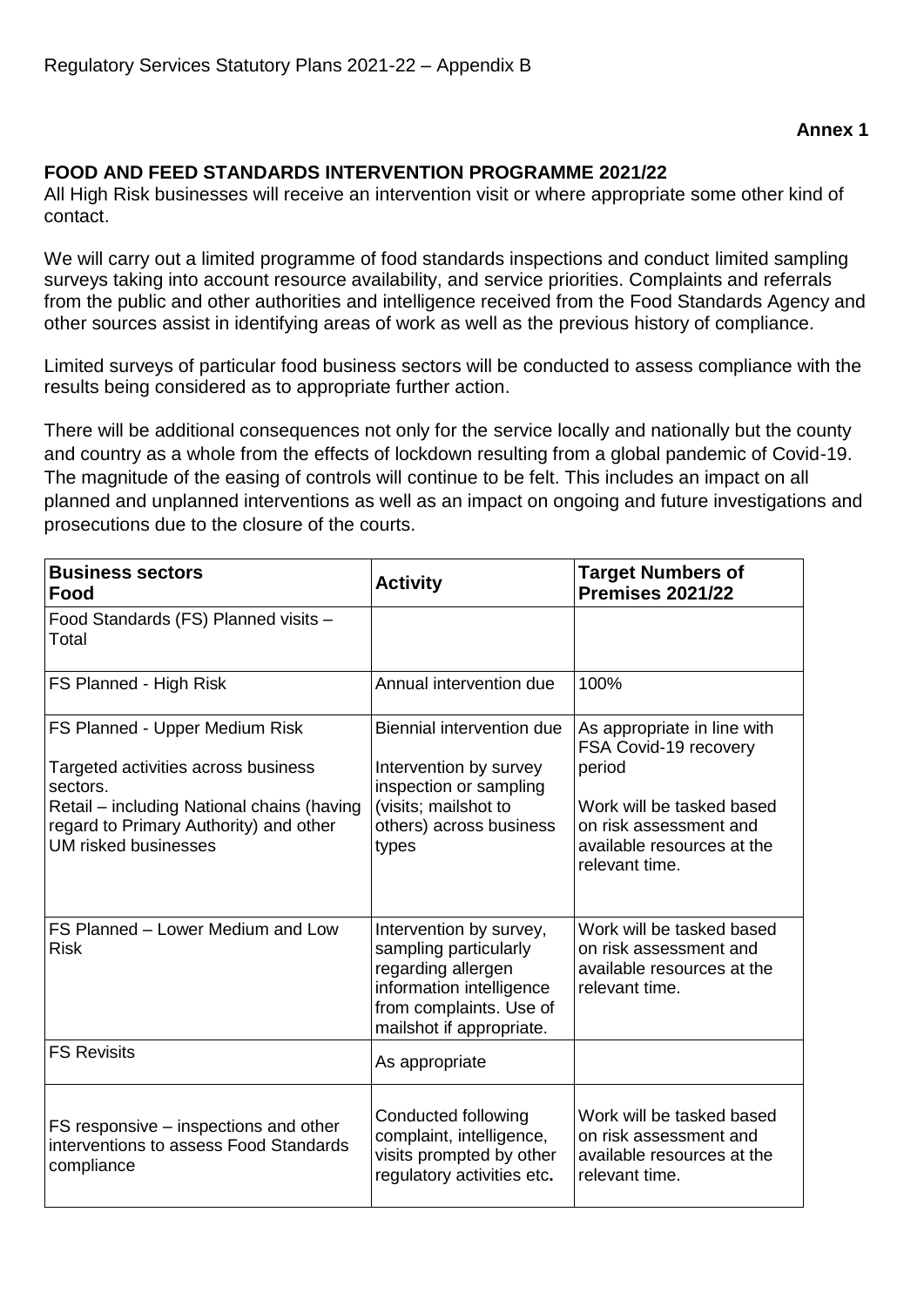#### **Feed visits**

|                                    | $Target -$<br><b>FSA</b> contracted |
|------------------------------------|-------------------------------------|
| Manufacturers (A01-8 and R1-4)     |                                     |
| Co-product (R12)                   |                                     |
| Importer                           | 0                                   |
| Stores (R9)                        |                                     |
| Distributor (R1-3, R5)             |                                     |
| Transporter (R8)                   | ( )                                 |
| On farm mixer (R10 and 11)         |                                     |
| Pet Food Manufacturer (R6)         |                                     |
| Supplier of surplus food (R7)      | 6                                   |
| Food Hygiene at Primary Production |                                     |
| Livestock Farm (R13)               | 4                                   |
| Arable Farm (R14)                  |                                     |

Farm visits for feed hygiene and/or food primary production may be combined with visits for animal health and welfare complaints or enquiries.

| <b>Sampling Activity</b>                              | <b>Target</b>                  |  |
|-------------------------------------------------------|--------------------------------|--|
| Food samples (products submitted for analysis/report) | <b>£3000 budget allocation</b> |  |
| Feeding stuffs samples                                | <sup>3</sup> As appropriate    |  |

- 1. Inspections prompted by application for registration under a code that requires Annex II HACCP to be in place. The need for a visit will be assessed individually.
- 2. The value given is an estimated target; actual numbers of such businesses that should be registered under the feed categories are undetermined.
- 3. Samples may be taken in response to complaints and investigations.

Work is continuing to improve database accuracy for food and feed premises.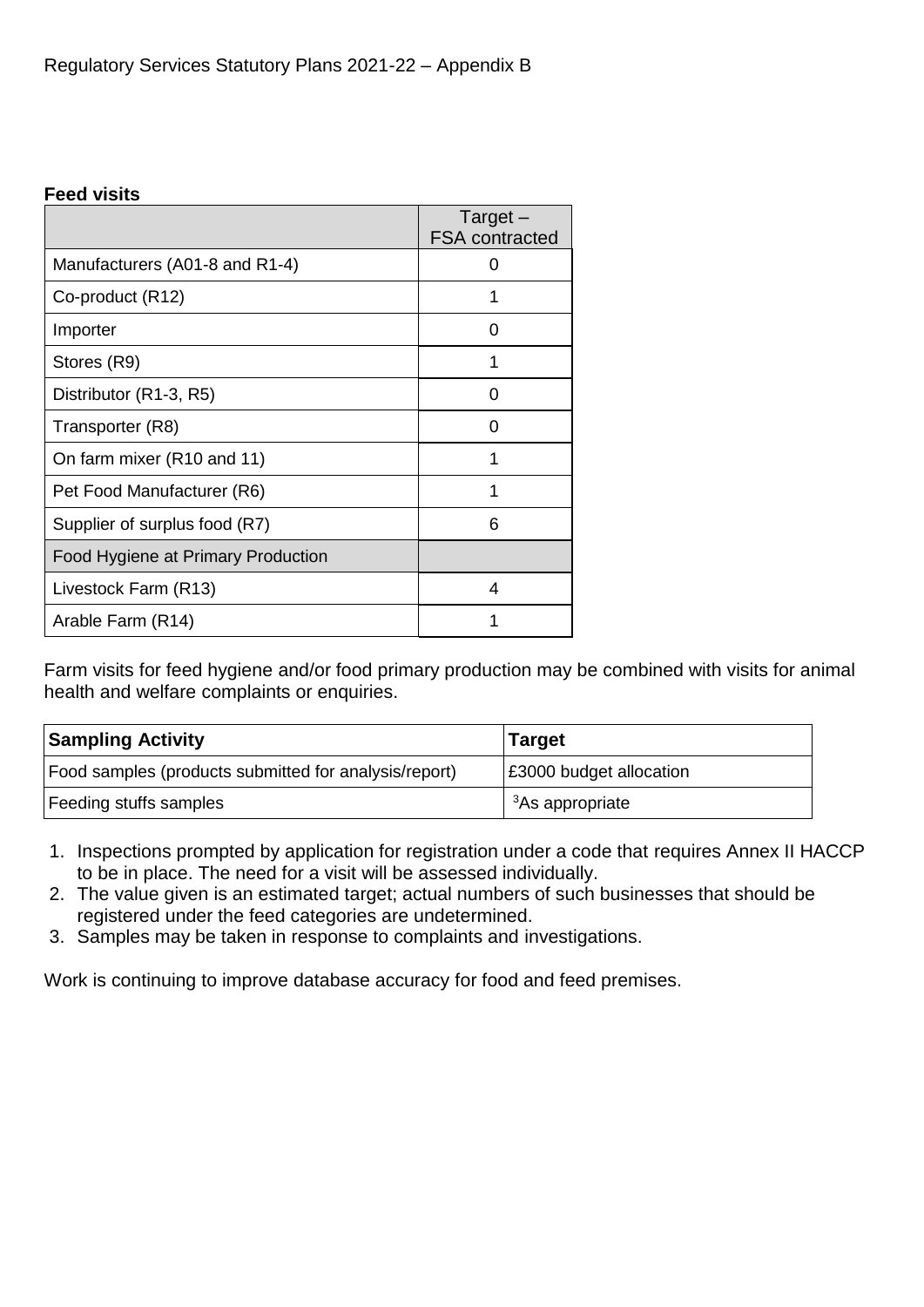**Annex 2**

### **REVIEW OF FOOD AND FEED SAFETY AND STANDARDS WORK 2020/21 [Northamptonshire County Council]**

| <b>Business sectors</b><br>Food                                                                                                                                           | <b>Activity</b>                                                                                                                                           | <b>Target Numbers</b><br>of Premises<br>2020/21                 | <b>Actual</b>                                      |
|---------------------------------------------------------------------------------------------------------------------------------------------------------------------------|-----------------------------------------------------------------------------------------------------------------------------------------------------------|-----------------------------------------------------------------|----------------------------------------------------|
| Food Standards (FS) Planned<br>visits - Total                                                                                                                             |                                                                                                                                                           |                                                                 |                                                    |
| FS Planned - High Risk                                                                                                                                                    | Annual intervention due                                                                                                                                   | 100(7)                                                          | $71.4\%$ (5)                                       |
| FS Planned - Upper Medium<br><b>Risk</b><br>(From a total of 146 premises<br>currently)                                                                                   | Biennial intervention due                                                                                                                                 | 100%<br>Work based on risk                                      | 100% (76)                                          |
| Targeted activities across<br>business sectors.<br>Retail – including National<br>chains (having regard to<br>Primary Authority) and other<br><b>UM risked businesses</b> | Intervention by survey<br>inspection or sampling<br>(visits; mailshot to others)<br>across business types                                                 | assessment and<br>available<br>resources.                       |                                                    |
| FS Planned - Lower Medium<br>and Low Risk                                                                                                                                 | Intervention by survey,<br>sampling particularly<br>regarding allergen<br>information intelligence<br>from complaints. Use of<br>mailshot if appropriate. | Work based on risk<br>assessment and<br>available<br>resources. | $134*$                                             |
| FS responsive - inspections<br>and other interventions to<br>assess Food Standards<br>compliance                                                                          | <b>Conducted following</b><br>complaint, intelligence,<br>visits prompted by other<br>regulatory activities etc.                                          | Work based on risk<br>assessment and<br>available<br>resources. | 3                                                  |
| <b>Primary Authority and</b><br>business advice                                                                                                                           | Labelling reviews,<br>interpretation advice,<br>advice on developing<br>legislation, advertising<br>practice, complaints and<br>incidents.                |                                                                 | BA food 26<br>BA feed 9<br>PA food 37<br>PA feed 6 |
| Food and Feed-related<br>complaints                                                                                                                                       | Food<br>Consumer<br>Referred from partners<br>Feed                                                                                                        |                                                                 | 102<br>57<br>41<br>20                              |

**\***Includes updating of food premises database.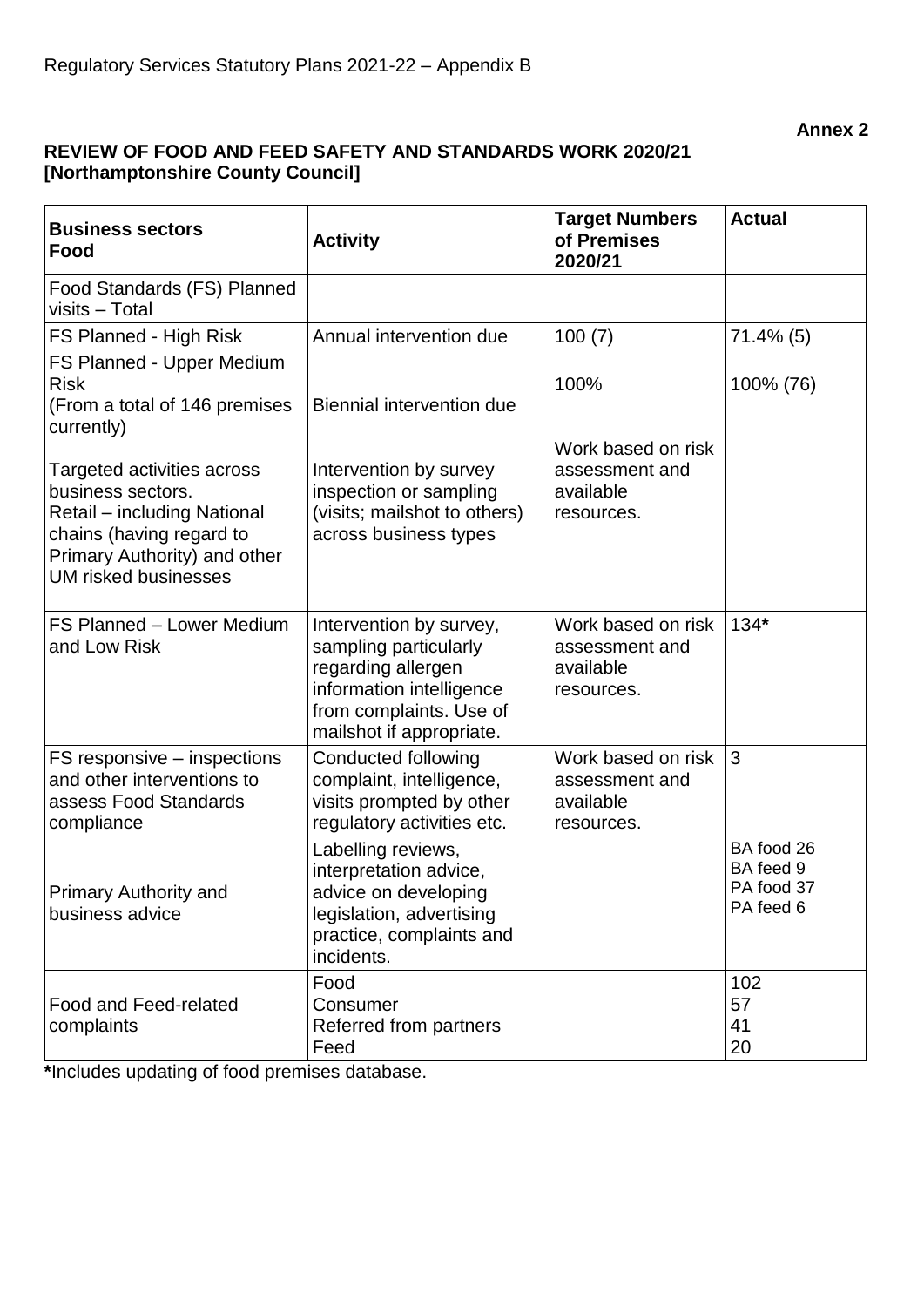### **Feed visits**

|                                    | $Target -$<br><b>FSA</b> contracted | Actual         |
|------------------------------------|-------------------------------------|----------------|
| Manufacturers (A01-8 and R1-4)     | 0                                   | 0              |
| Co-product (R12)                   | 10                                  | 8              |
| Importer                           | 0                                   | 0              |
| Stores (R9)                        |                                     |                |
| Distributor (R1-3, R5)             | 0                                   | 0              |
| Transporter (R8)                   | 0                                   | 0              |
| On farm mixer (R10 and 11)         | $\mathcal{P}$                       | 2              |
| Pet Food Manufacturer (R6)         | 2                                   | $\overline{2}$ |
| Supplier of surplus food (R7)      | 8                                   | 6              |
| Food Hygiene at Primary Production |                                     |                |
| Livestock Farm (R13)               | 6                                   | 5              |
| Arable Farm (R14)                  |                                     |                |

Farm visits for feed hygiene and/or food primary production may be combined with visits for animal health and welfare complaints or enquiries.

| <b>Sampling Activity</b>                                 | <b>Target</b> | <b>Actual</b> |
|----------------------------------------------------------|---------------|---------------|
| Food samples (products<br>submitted for analysis/report) |               | 14            |
| Feeding stuffs samples                                   |               |               |

#### Surveys conducted:

| <b>Survey</b>                   | <b>TOTAL</b><br><b>SAMPLES</b> | <b>RESULT</b><br><b>TYPES</b><br><b>Satisfactory</b> | <b>Unsatisfactory</b> |
|---------------------------------|--------------------------------|------------------------------------------------------|-----------------------|
| None undertaken due to Covid-19 |                                |                                                      |                       |

# **1. Food Standards Summary 2020/21 [Northamptonshire County Council]**

# Background: Staffing

Following previous cuts, a bid was made to reinvest in the trading standards service during 2020. 8 jobs were advertised in total, for both experienced and new officers. Of the officers applying for the 2 senior authorised posts, 3 of the 5 were food qualified. 2 senior authorised posts were appointed to, 1 of which was food qualified. Of the 2 authorised officers appointed, only 1 was experienced but not food qualified. During a 2nd round of recruitment for an authorised officer, there was only 1 non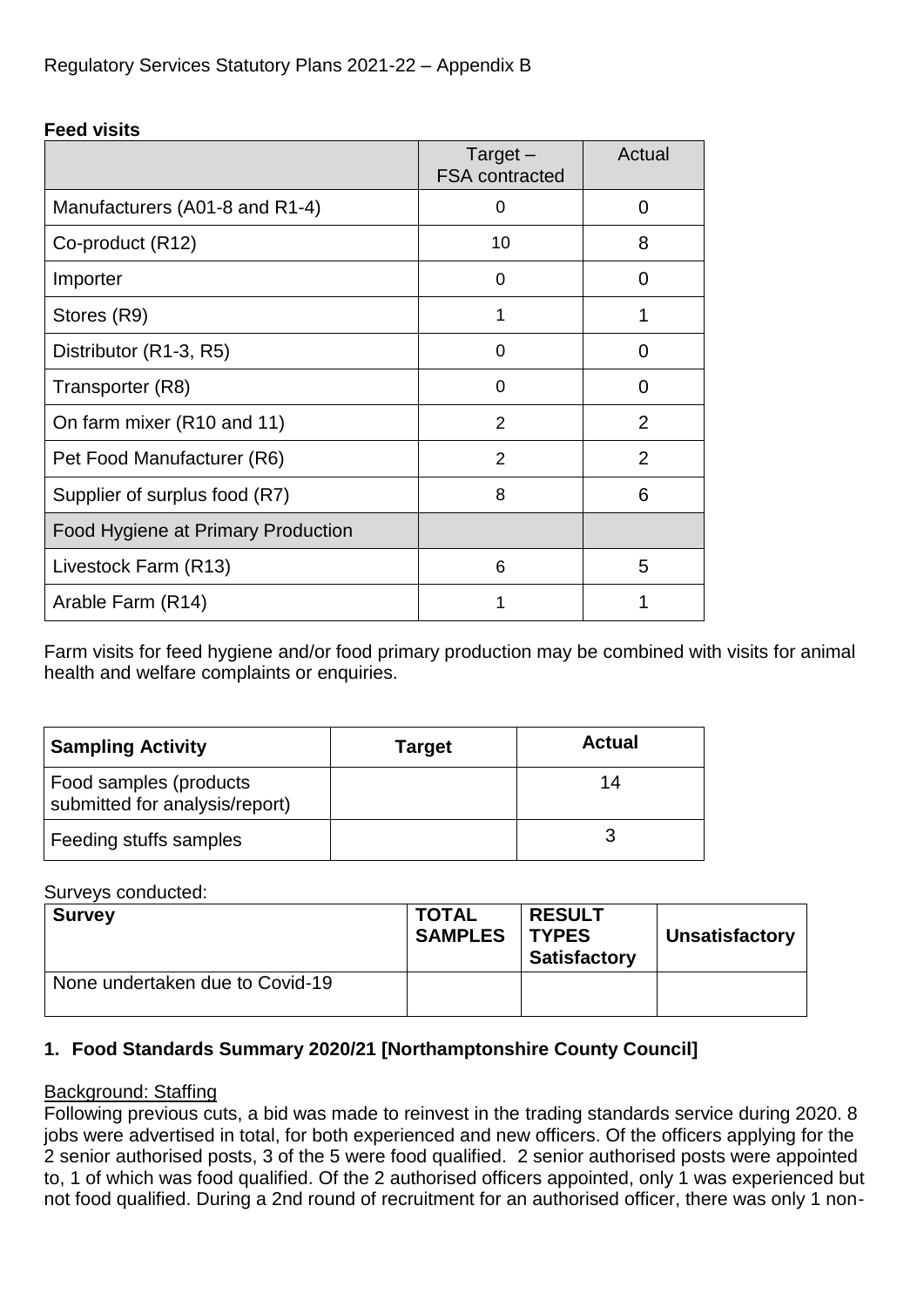food qualified applicant, who was appointed. To increase capacity, we have secured and retained 2 contract officers who are food qualified. New officers will be required to undertake the food module as part of their qualification.

#### Background: Local Government Re-organisation

This has been undertaken in the last 12 months while the Covid-19 pandemic has been ongoing. The County Trading Standards Service has been disaggregated across North and West Northamptonshire unitary councils. Management focus has been to ensure that both new services transitioned as a safe and legal authority on vesting day. This also impacted on officers delivering food controls to a lesser extent. The process of transformation will now be undertaken in the next 12- 24months resulting in trading standards becoming part of the new regulatory services.

#### Background: Brexit

The impact of the EU exit has not yet been felt by the service. There are still dates which may impact on the smaller teams going forward into 2021/22 but they are not as yet quantifiable.

#### Background: Covid-19 outbreak and Intervention visits

Due to the Covid-19 pandemic the need for routine food standards inspections was evaluated in light of prevailing FSA Guidance as it developed throughout the year.

The prioritisation advised by FSA was found to be very much in line with our own vigilant management of scarce resources following service cutbacks in recent years.

# Issues dealt with in 2020/21 included:

Formal investigations concluded

- Op Nightingale a prosecution resulting from a complaint of an allergic reaction to a takeaway meal requested to be peanut free; sentencing was postponed until November 2020 due to the COVID-19 national lockdown. The company and director pleaded guilty at the first hearing. The Company was fined £10,000 and the Director received a 4 months' custodial sentence, suspended for 24 months, with 40 hours' community service to be completed within 12 months. Costs of £5,500 were awarded. The case received local media coverage which was picked up and shared by the campaign group 'Allergy Action'.
- Op Aldaniti Company & director signed a Simple Caution in June 2020 [due to a recognition of the issues and instigation of more robust controls] having sold takeaway meal requested to be egg-free but found to contain egg during an allergen project undertaken by the service in late 2019.
- Incident 365955 a serious allergen incident involving a schoolchild with multiple allergen diet requirements during a lunchtime in November 2020. The investigation closed in April 2021 inconclusive beyond all reasonable doubt as to the cause or the offender.

#### Formal investigations in progress

Two investigations are continuing, both relate to Food businesses in North Northamptonshire:

- Op Australia an investigation resulting from the allergen project work after business advice had been given previously. Milk was found to be present in a meal requested to be milk-free. The Company are pleading not guilty, and the case is scheduled to be heard in February 2022.
- Incident 369416 investigation resulting from a complaint of an allergic reaction to a takeaway meal requested to be milk-free in March 2021.

# Food Alerts for Action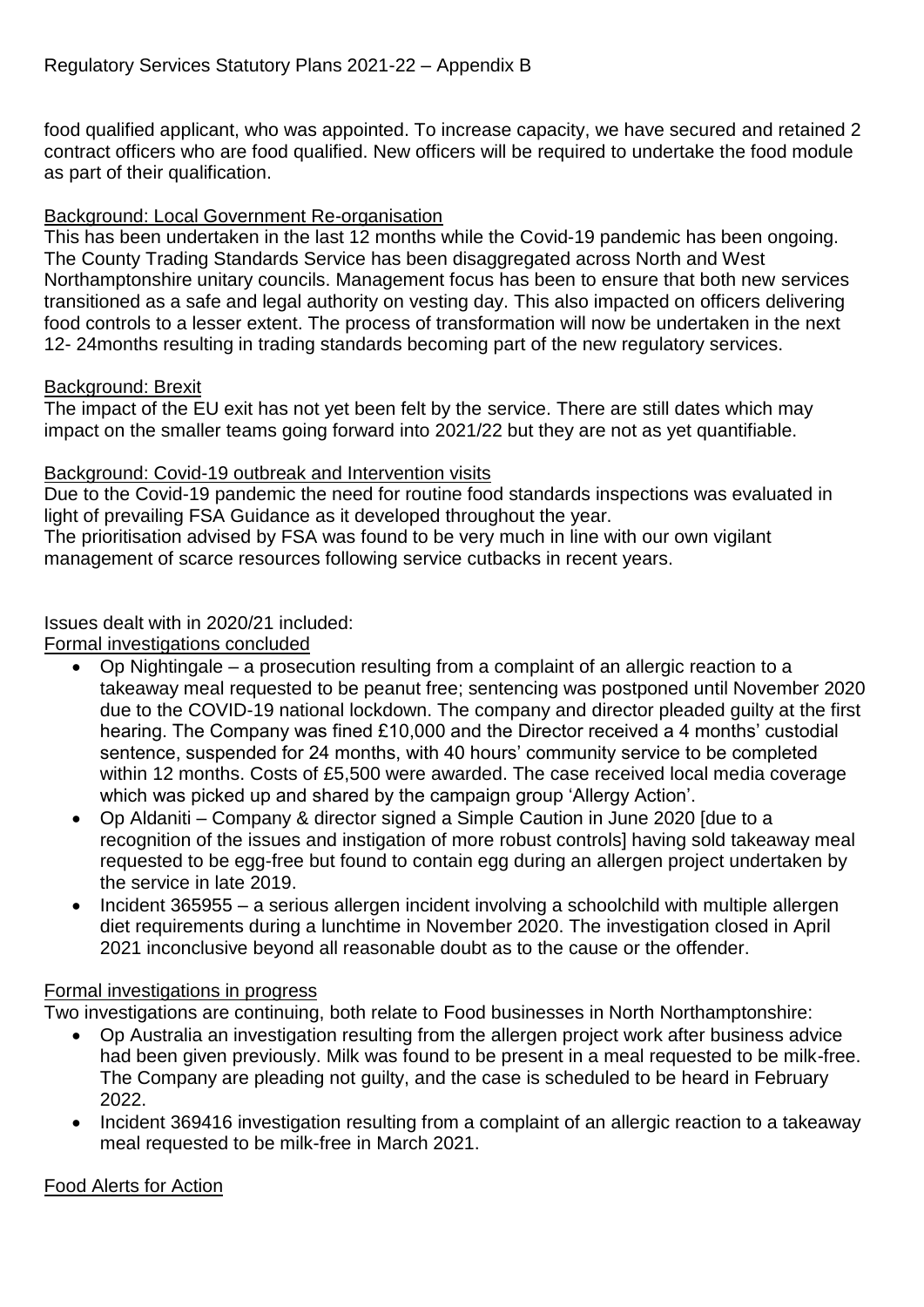Only one was received [Ref: FSA-FAFA-01-2021] during the year and any action necessary was taken.

# Supporting businesses

This Service operates the Primary Authority Partnership Scheme. Northamptonshire County Council have 21 food PA Partnerships.

- 37 requests for advice for food and 6 for feed were completed in 2020/21
- 26 requests for food and 9 for feed were completed from business requesting non PA business advice.

Officers working from home during the pandemic were able to allocate more time to reviewing the trading standards premise database and updating it with information from food business operator's registrations from all areas of the county, clearing the backlog of over 600 outstanding registrations.

# **1. Feed Summary**

Feed hygiene, together with hygiene requirements in the primary production of food, continue to be the focus of animal feed interventions. It is closely related to farm animal health and welfare complaints and they are often considered together. The pandemic brought a slow start to the planned inspections. In-line with the Food Standards Agency guidelines and the County Councils risk assessments, visits were carried out remotely which was a new way of working for all. A number of the visits required a focussed follow up onsite visit and remain to be completed in 2021/2022. The requests for registration dipped slightly as there were fewer inspections carried out by the assurance schemes (which often prompt registrations). There was however a slight increase of small pet food manufacturers and some businesses requiring registration as a result of EU Exit.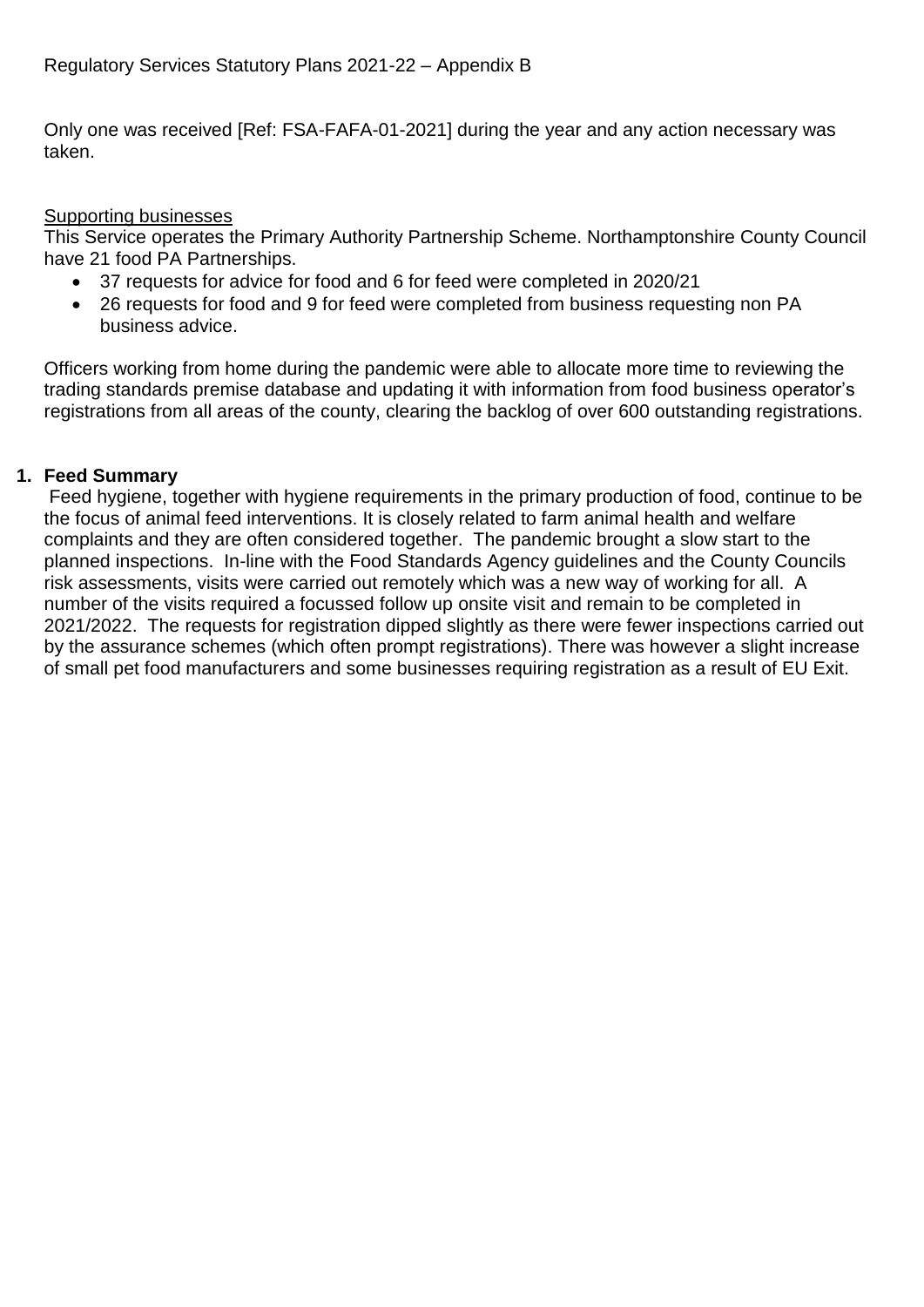# **LEGISLATION ENFORCED**

West Northamptonshire Council has a statutory duty to enforce the majority of consumer protection and fair trading legislation. Additional legislation is enforced where it contributes to achieving the aims and objectives of the Service and Unitary Council. The Service enforces over 70 Acts of Parliament, over 1000 associated Regulations and Orders, and a substantial range of directly applicable EC regulations under the European Communities Act 1972.

Accommodation Agencies Act 1953 Administration of Justice Act 1970 Agriculture Act 1970 Agriculture (Miscellaneous Provisions) Act 1968 Agricultural Produce (Gradings and Marking) Acts 1928 and 1931 Animal Health Act 1981 Animal Health Act 2002 Animal Welfare Act 2006 Anti-social Behaviour Act 2003 Business Names Act 1985 Cancer Act 1939 Children and Families Act 2014 (in respect of Sections 91 to 94 only) Children and Young Persons Act 1933 Children and Young Persons (Protection from Tobacco) Act 1991 Clean Air Act 1993 Clean Neighbourhoods and Environment Act 2005 Climate Change Act 2008 (in respect of Single Use Carrier Bag charges only) Companies Act 2006 Consumer Credit Act*s* 1974 and 2006 Consumer Protection Act 1987 Consumer Rights Act 2015 Control of Pollution Act 1974 Copyright, Designs and Patents Act 1988 Criminal Justice Act 1988 (in respect of sales of knives to young people) Development of Tourism Act 1969 Dogs Act 1906 Education Reform Act 1988 Energy Act 1976 Energy Conservation Act 1981 Enterprise Act 2002 Estate Agents Act 1979 Explosives Acts 1875. Explosives (Age of Purchase etc.) Act 1976 Fair Trading Act 1973 Farm and Garden Chemicals Act 1967 Fireworks Act 2003 Food Act 1984 Food and Environment Protection Act 1985 Food Safety Act 1990 Forgery and Counterfeiting Act 1981 Fraud Act 2006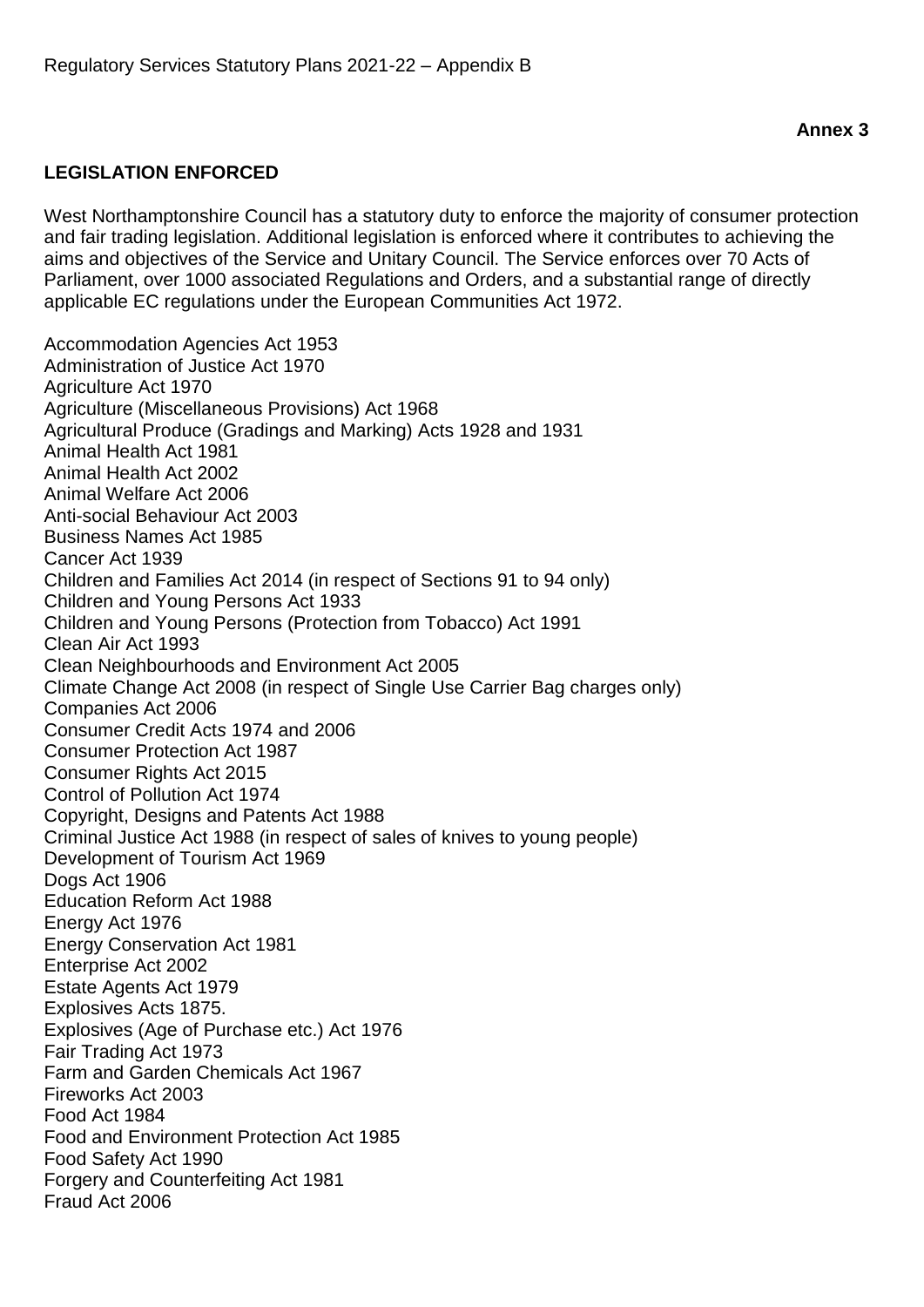Hallmarking Act 1973 Health and Safety at Work etc Act 1974 (relating to explosives, petroleum and the classification, packaging and labelling of dangerous substances) Housing Act 2004 Insurance Brokers (Registration) Act 1977 Intoxicating Substances (Supply) Act 1985 Knives Act 1997 Licensing Act 1964 Licensing Act 2003 London Olympic Games and Paralympic Games Act 2006 Medicines Act 1968 Malicious Communications Act 1988 Motor Cycle Noise Act 1987 Motor Vehicles (Safety Equipment for Children) Act 1991 National Lottery etc. Act 1993 Offensive Weapons Act 1996 Olympic Symbol etc. (Protection) Act 1995 Performing Animals (Regulation) Act 1925 Petroleum (Consolidation) Act 1928 Petroleum (Transfer of Licences) Act 1936 Prices Act 1974. Proceeds of Crime Act 2002 Protection from Harassment Act 1997 Protection of Animals Act 1911 Public Health Acts 1936 and 1961 Road Traffic Act 1988 Road Traffic (Foreign Vehicles) Act 1972 Solicitors Act 1974 Telecommunications Act 1984 Theft Acts 1968 and 1978 Timeshare Act 1992 Tobacco Advertising and Promotion Act 2002 Trade Descriptions Acts 1968 Trade Marks Act 1994 Unsolicited Goods and Services Acts 1971 and 1975 Video Recordings Acts 1984 and 1993 Weights and Measures Act 1985

Any orders or Regulations or other instruments (whether dated before or after the date of execution of this delegation) i) made thereunder or ii) having effect by virtue of the European Communities Act 1972 (where such orders or Regulations specify the Unitary Council as having an enforcement duty (including references to a feed authority, food authority and local weights and measures authority))

Any offence under legislation, or at common law, which is of a similar nature including offences of aiding, abetting, counselling and procuring, incitement, conspiracy, perverting the course of justice, criminal attempts, assisting or encouraging another person to commit an offence or participation in a crime.